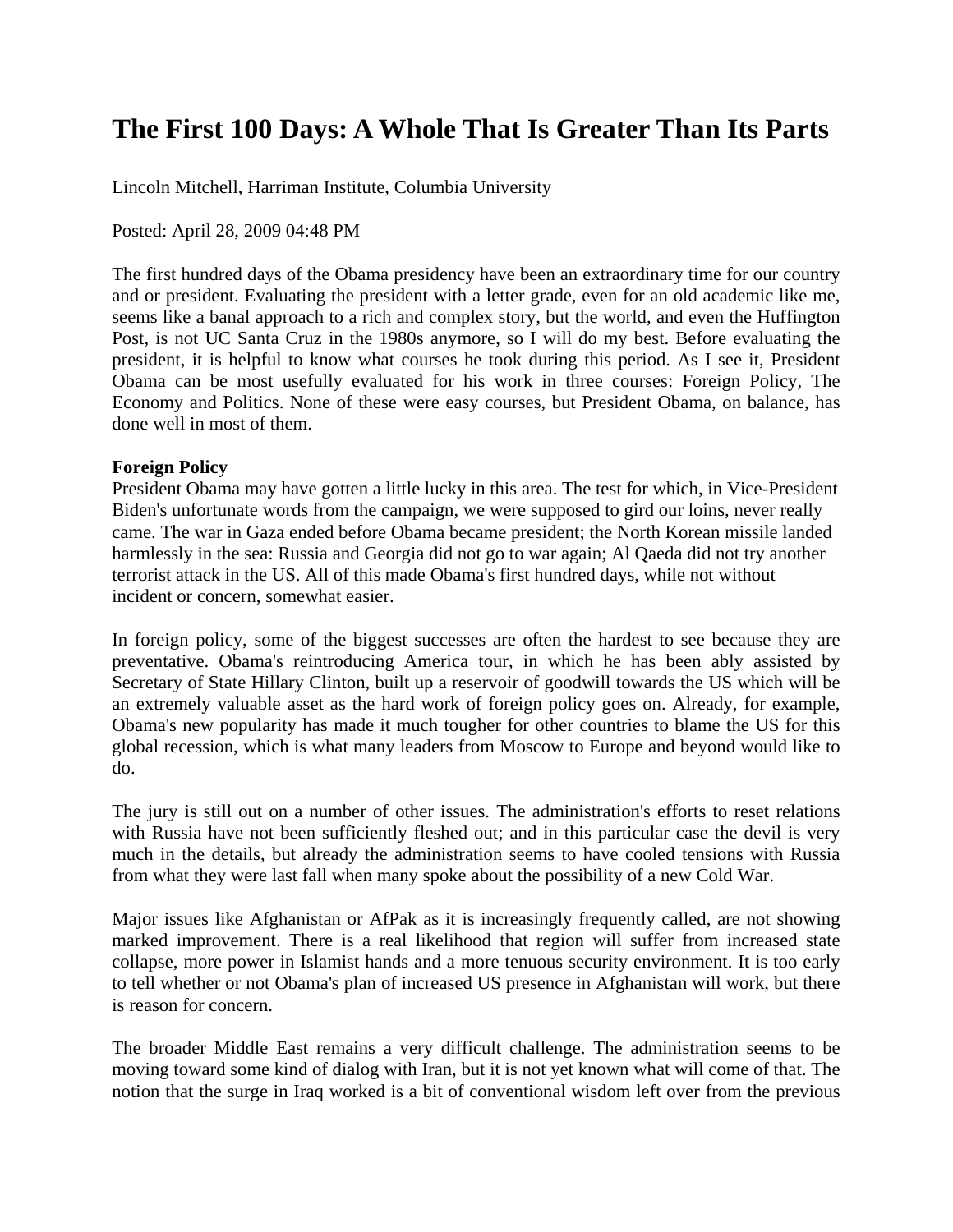administration, but it is still not clear what that means. Iraq could move forward towards stability but it could just as easily collapse entirely. Obama's policy towards Iraq is also suitably ambiguous, combining a drawdown of troops with a commitment to stay in Iraq for several years.

Venezuela, Israel/Palestine, Cuba, Darfur and China are among the other foreign policy challenges with which this administration has begun to grapple. Clearly foreign policy is a four year colloquium which is difficult to grade after only the first semester. However, Obama's major successes include the G20, laying the foundation for useful dialogs with a number of allies and non-allies, keeping our country safe from the attack which many Republicans warned would be inevitable if Barack Obama became president, and reinvigorating key alliances. These are important, but not earth shattering accomplishments. Obama has not yet achieved any of the almost impossible tasks such as bringing peace between Israel and Palestine, stabilizing Iraq or Afghanistan or creating a working relationship between Russia, the US and Europe, so we will have to wait a while before giving a final grade. **Preliminary grade: B+**

### **The Economy**

This is the most difficult area on which to evaluate president Obama. He has some substantial accomplishments here which are the most significant and concrete of his presidency. The stimulus bill which he passed in the first weeks of his presidency, while perhaps not big enough, was within the context of what was possible, an impressive and helpful piece of legislation. The stimulus bill was the biggest legislative accomplishment in the first year of a presidency since at least the Reagan administration. More importantly, it set a tone that the Obama administration was going to confront the recession directly and began to put money into the economy in a useful way.

Unfortunately, the rest of Obama's economic program has not been as strong. Timothy Geithner's Treasury Department has failed to bring vision or a meaningful plan to righting our deeply troubled banking and finance sectors. Not surprisingly, the administration's biggest problems, thus far, have been in this area. Geithner's Wall Street background, while clearly providing him with a fluent understanding of finance, has made it extremely difficult for him to understand the depth of the problem or to think creatively about solutions. Geithner has continued to shovel money at the banking and finance sector while being far less enthusiastic about holding the banks accountable or implementing any serious structural changes and reforms in those areas. This has been a real drag on an administration which began with such a positive stimulus bill.

Obama's performance on the economy has also been disappointing because he has only vaguely touched on the major, if often overlooked, question of what comes next. Once we staunch the economic bleeding, we need to build the next American economy, one that is fairer, less environmentally destructive and based on sounder economic thinking than the one which recently collapsed. It is not clear the administration has done any real work in this area.

It is difficult to give Obama a grade on the economy because he has had some very impressive accomplishments and some real disappointments. **Grade: B**

## **Politics**

If I may depart from the extended academic metaphor, Obama has hit it over the fence here.